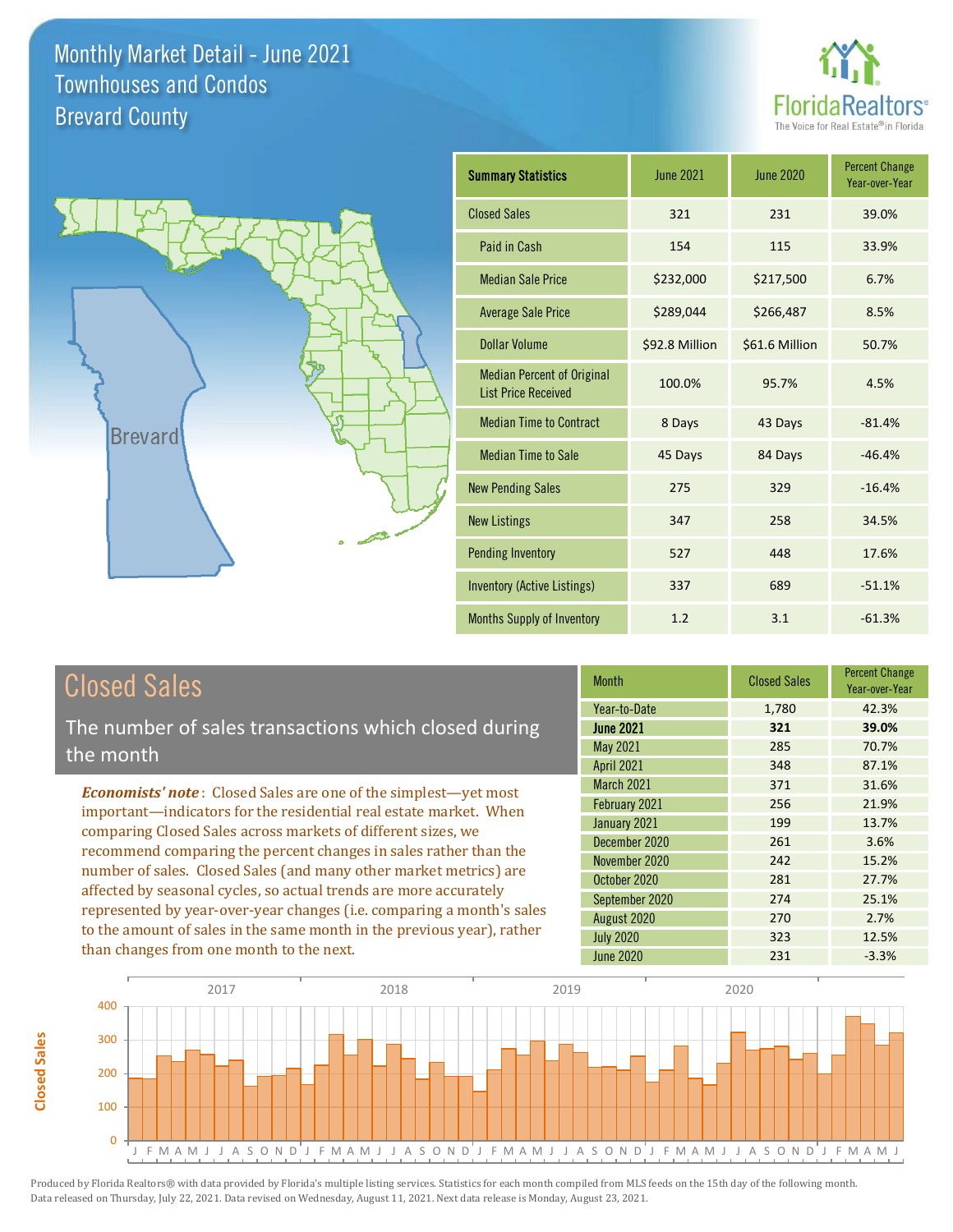

| Cash Sales                                                                     | <b>Month</b>      | <b>Cash Sales</b> | <b>Percent Change</b><br>Year-over-Year |
|--------------------------------------------------------------------------------|-------------------|-------------------|-----------------------------------------|
|                                                                                | Year-to-Date      | 874               | 53.6%                                   |
| The number of Closed Sales during the month in which                           | <b>June 2021</b>  | 154               | 33.9%                                   |
| buyers exclusively paid in cash                                                | May 2021          | 143               | 93.2%                                   |
|                                                                                | <b>April 2021</b> | 170               | 150.0%                                  |
|                                                                                | <b>March 2021</b> | 183               | 35.6%                                   |
|                                                                                | February 2021     | 133               | 49.4%                                   |
| <b>Economists' note:</b> Cash Sales can be a useful indicator of the extent to | January 2021      | 91                | 3.4%                                    |
| which investors are participating in the market. Why? Investors are            | December 2020     | 104               | 16.9%                                   |
| far more likely to have the funds to purchase a home available up front,       | November 2020     | 100               | 23.5%                                   |

whereas the typical homebuyer requires a mortgage or some other form of financing. There are, of course, many possible exceptions, so this statistic should be interpreted with care.

| <b>IVIOHHH</b>    | GASIL SAICS | Year-over-Year |
|-------------------|-------------|----------------|
| Year-to-Date      | 874         | 53.6%          |
| <b>June 2021</b>  | 154         | 33.9%          |
| May 2021          | 143         | 93.2%          |
| <b>April 2021</b> | 170         | 150.0%         |
| March 2021        | 183         | 35.6%          |
| February 2021     | 133         | 49.4%          |
| January 2021      | 91          | 3.4%           |
| December 2020     | 104         | 16.9%          |
| November 2020     | 100         | 23.5%          |
| October 2020      | 124         | 19.2%          |
| September 2020    | 118         | 55.3%          |
| August 2020       | 112         | $-8.2%$        |
| <b>July 2020</b>  | 147         | 20.5%          |
| <b>June 2020</b>  | 115         | 15.0%          |



## Cash Sales as a Percentage of Closed Sales

The percentage of Closed Sales during the month which were Cash Sales

*Economists' note* : This statistic is simply another way of viewing Cash Sales. The remaining percentages of Closed Sales (i.e. those not paid fully in cash) each month involved some sort of financing, such as mortgages, owner/seller financing, assumed loans, etc.

| <b>Month</b>      | <b>Percent of Closed</b><br>Sales Paid in Cash | <b>Percent Change</b><br>Year-over-Year |
|-------------------|------------------------------------------------|-----------------------------------------|
| Year-to-Date      | 49.1%                                          | 7.9%                                    |
| <b>June 2021</b>  | 48.0%                                          | $-3.6%$                                 |
| <b>May 2021</b>   | 50.2%                                          | 13.3%                                   |
| <b>April 2021</b> | 48.9%                                          | 33.6%                                   |
| <b>March 2021</b> | 49.3%                                          | 2.9%                                    |
| February 2021     | 52.0%                                          | 22.6%                                   |
| January 2021      | 45.7%                                          | $-9.1%$                                 |
| December 2020     | 39.8%                                          | 12.7%                                   |
| November 2020     | 41.3%                                          | 7.0%                                    |
| October 2020      | 44.1%                                          | $-6.8%$                                 |
| September 2020    | 43.1%                                          | 24.2%                                   |
| August 2020       | 41.5%                                          | $-10.6%$                                |
| <b>July 2020</b>  | 45.5%                                          | 7.1%                                    |
| June 2020         | 49.8%                                          | 19.1%                                   |

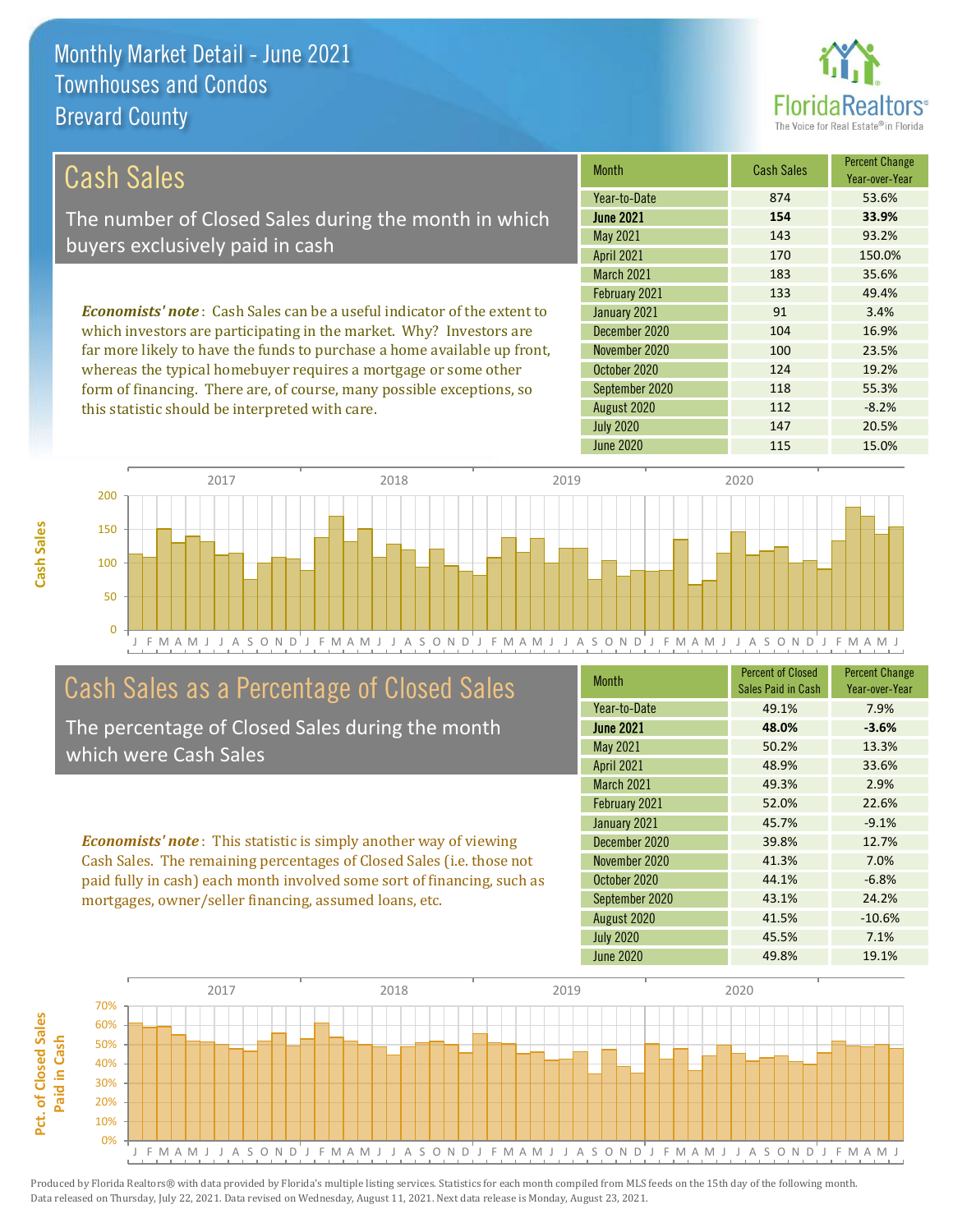

## Median Sale Price

The median sale price reported for the month (i.e. 50% of sales were above and 50% of sales were below)

*Economists' note* : Median Sale Price is our preferred summary statistic for price activity because, unlike Average Sale Price, Median Sale Price is not sensitive to high sale prices for small numbers of homes that may not be characteristic of the market area. Keep in mind that median price trends over time are not always solely caused by changes in the general value of local real estate. Median sale price only reflects the values of the homes that *sold* each month, and the mix of the types of homes that sell can change over time.

| <b>Month</b>      | <b>Median Sale Price</b> | <b>Percent Change</b><br>Year-over-Year |
|-------------------|--------------------------|-----------------------------------------|
| Year-to-Date      | \$230,000                | 15.9%                                   |
| <b>June 2021</b>  | \$232,000                | 6.7%                                    |
| May 2021          | \$230,000                | 36.9%                                   |
| <b>April 2021</b> | \$254,389                | 18.3%                                   |
| March 2021        | \$220,000                | 7.3%                                    |
| February 2021     | \$205,000                | $-2.7%$                                 |
| January 2021      | \$225,000                | 32.4%                                   |
| December 2020     | \$223,000                | 16.2%                                   |
| November 2020     | \$236,000                | 21.0%                                   |
| October 2020      | \$213,000                | 15.1%                                   |
| September 2020    | \$190,000                | $-5.0%$                                 |
| August 2020       | \$222,750                | 20.4%                                   |
| <b>July 2020</b>  | \$215,000                | 17.5%                                   |
| <b>June 2020</b>  | \$217,500                | 8.8%                                    |



### Average Sale Price

The average sale price reported for the month (i.e. total sales in dollars divided by the number of sales)

*Economists' note* : Usually, we prefer Median Sale Price over Average Sale Price as a summary statistic for home prices. However, Average Sale Price does have its uses—particularly when it is analyzed alongside the Median Sale Price. For one, the relative difference between the two statistics can provide some insight into the market for higher-end homes in an area.

| <b>Month</b>      | <b>Average Sale Price</b> | <b>Percent Change</b><br>Year-over-Year |
|-------------------|---------------------------|-----------------------------------------|
| Year-to-Date      | \$277,390                 | 14.8%                                   |
| <b>June 2021</b>  | \$289,044                 | 8.5%                                    |
| <b>May 2021</b>   | \$273,991                 | 33.9%                                   |
| <b>April 2021</b> | \$304,323                 | 29.7%                                   |
| <b>March 2021</b> | \$268,124                 | 0.0%                                    |
| February 2021     | \$252,772                 | 2.7%                                    |
| January 2021      | \$265,307                 | 30.1%                                   |
| December 2020     | \$263,143                 | 11.6%                                   |
| November 2020     | \$292,248                 | 27.7%                                   |
| October 2020      | \$260,515                 | 21.3%                                   |
| September 2020    | \$229,411                 | 2.2%                                    |
| August 2020       | \$260,285                 | 18.2%                                   |
| <b>July 2020</b>  | \$262,836                 | 23.5%                                   |
| <b>June 2020</b>  | \$266,487                 | 7.8%                                    |



Produced by Florida Realtors® with data provided by Florida's multiple listing services. Statistics for each month compiled from MLS feeds on the 15th day of the following month. Data released on Thursday, July 22, 2021. Data revised on Wednesday, August 11, 2021. Next data release is Monday, August 23, 2021.

**Average Sale Price**

**Average Sale Price**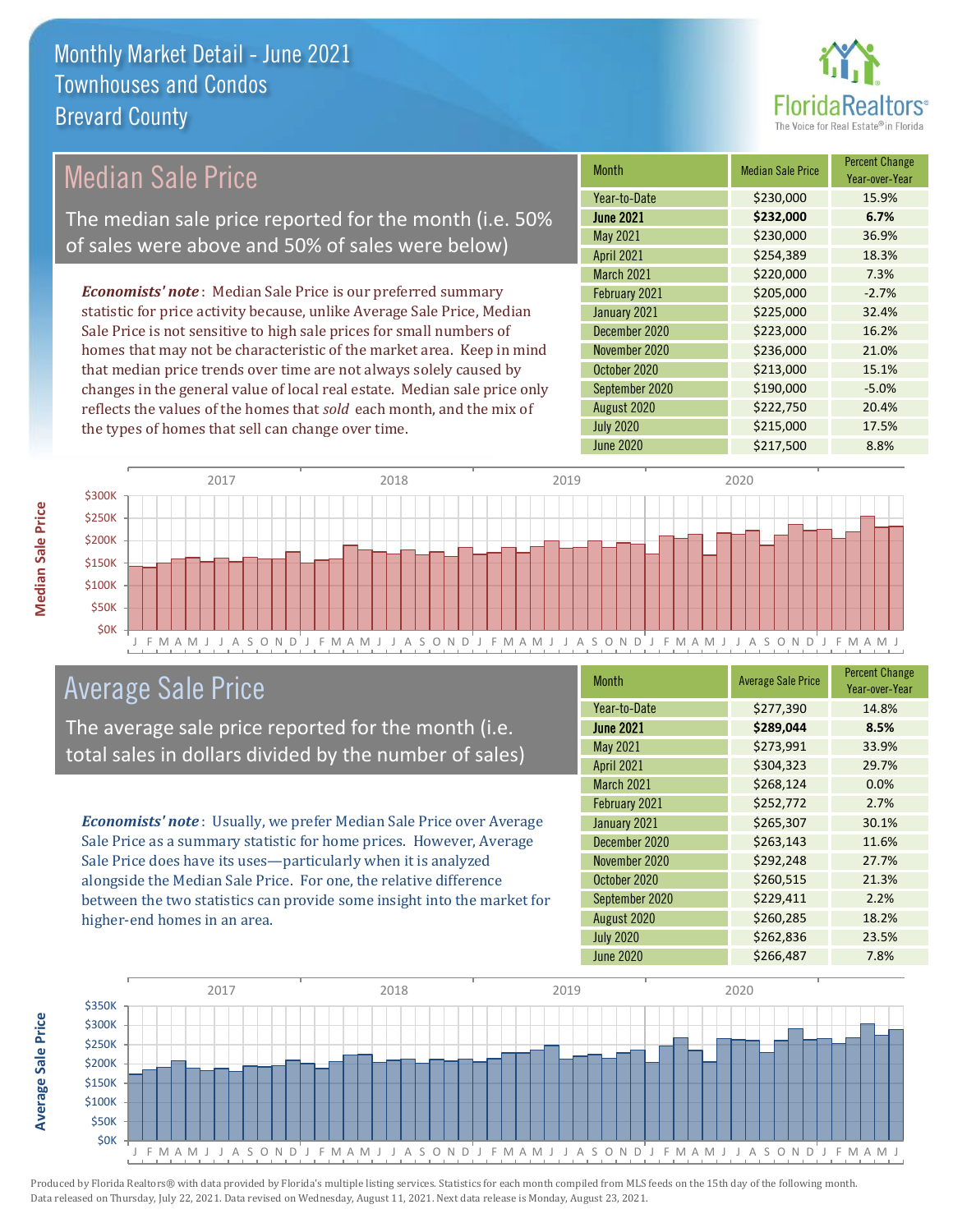

#### ollar Volume

The sum of the sale prices for all sales which closed during the month

*Economists' note* : Dollar Volume is simply the sum of all sale prices in a given time period, and can quickly be calculated by multiplying Closed Sales by Average Sale Price. It is a strong indicator of the health of the real estate industry in a market, and is of particular interest to real estate professionals, investors, analysts, and government agencies. Potential home sellers and home buyers, on the other hand, will likely be better served by paying attention to trends in the two components of Dollar Volume (i.e. sales and prices) individually.

| <b>Month</b>      | Dollar Volume   | <b>Percent Change</b><br>Year-over-Year |
|-------------------|-----------------|-----------------------------------------|
| Year-to-Date      | \$493.8 Million | 63.3%                                   |
| <b>June 2021</b>  | \$92.8 Million  | 50.7%                                   |
| May 2021          | \$78.1 Million  | 128.5%                                  |
| <b>April 2021</b> | \$105.9 Million | 142.6%                                  |
| <b>March 2021</b> | \$99.5 Million  | 31.6%                                   |
| February 2021     | \$64.7 Million  | 25.2%                                   |
| January 2021      | \$52.8 Million  | 48.0%                                   |
| December 2020     | \$68.7 Million  | 15.6%                                   |
| November 2020     | \$70.7 Million  | 47.2%                                   |
| October 2020      | \$73.2 Million  | 54.9%                                   |
| September 2020    | \$62.9 Million  | 27.9%                                   |
| August 2020       | \$70.3 Million  | 21.3%                                   |
| <b>July 2020</b>  | \$84.9 Million  | 39.0%                                   |
| June 2020         | \$61.6 Million  | 4.2%                                    |



## Median Percent of Original List Price Received

The median of the sale price (as a percentage of the original list price) across all properties selling during the month

*Economists' note* : The Median Percent of Original List Price Received is useful as an indicator of market recovery, since it typically rises as buyers realize that the market may be moving away from them and they need to match the selling price (or better it) in order to get a contract on the house. This is usually the last measure to indicate a market has shifted from down to up, so it is what we would call a *lagging* indicator.

| <b>Month</b>      | Med. Pct. of Orig.<br><b>List Price Received</b> | <b>Percent Change</b><br>Year-over-Year |
|-------------------|--------------------------------------------------|-----------------------------------------|
| Year-to-Date      | 98.1%                                            | 2.3%                                    |
| <b>June 2021</b>  | 100.0%                                           | 4.5%                                    |
| <b>May 2021</b>   | 99.0%                                            | 3.4%                                    |
| <b>April 2021</b> | 98.5%                                            | 2.7%                                    |
| <b>March 2021</b> | 97.7%                                            | 1.8%                                    |
| February 2021     | 96.0%                                            | $-0.3%$                                 |
| January 2021      | 97.2%                                            | 1.6%                                    |
| December 2020     | 96.4%                                            | 0.3%                                    |
| November 2020     | 97.0%                                            | 2.1%                                    |
| October 2020      | 96.8%                                            | 1.4%                                    |
| September 2020    | 96.5%                                            | 0.9%                                    |
| August 2020       | 95.7%                                            | 1.1%                                    |
| <b>July 2020</b>  | 96.1%                                            | 0.5%                                    |
| June 2020         | 95.7%                                            | $-0.2%$                                 |

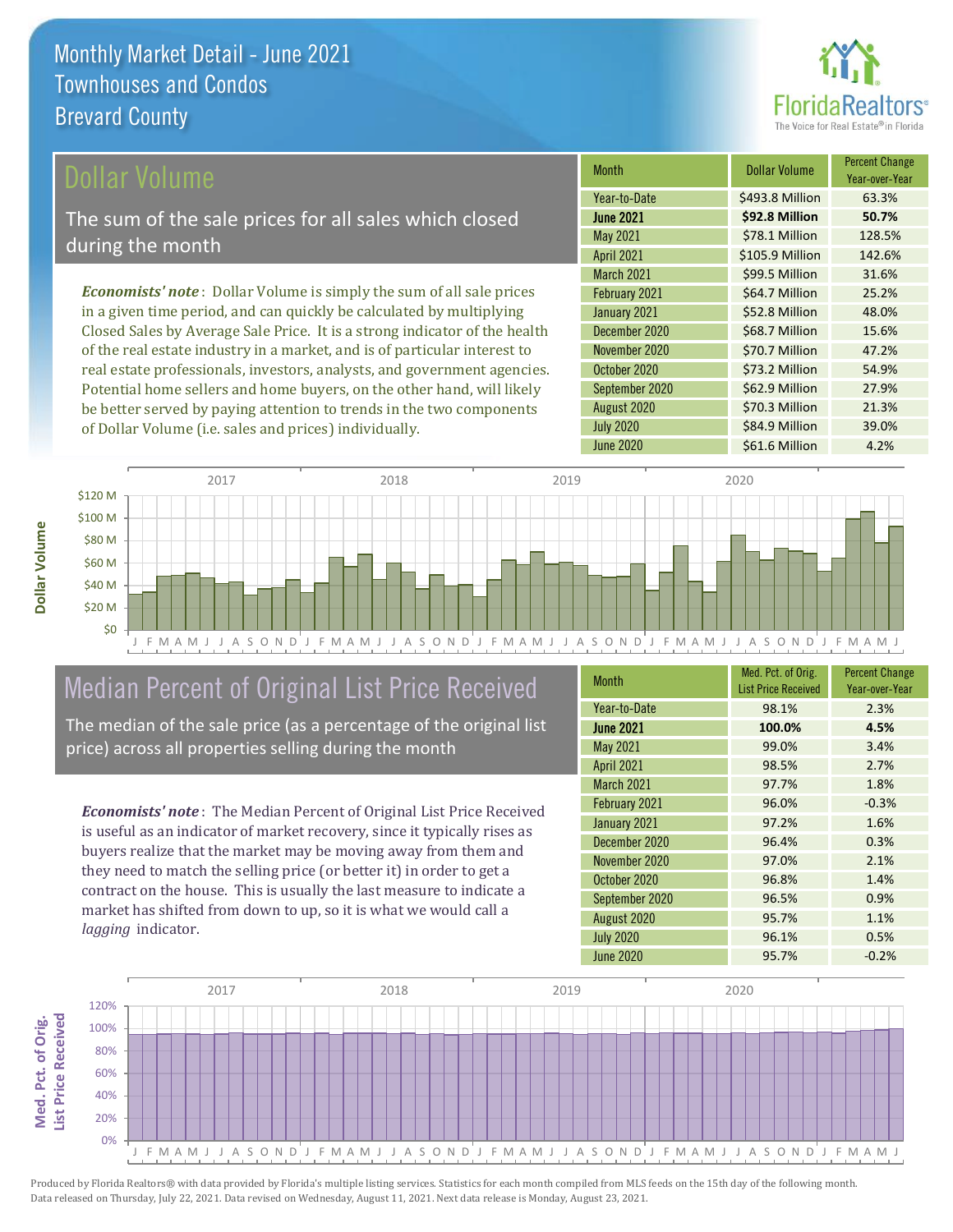

## Median Time to Contract

The median number of days between the listing date and contract date for all Closed Sales during the month

*Economists' note* : Like Time to Sale, Time to Contract is a measure of the length of the home selling process calculated for sales which closed during the month. The difference is that Time to Contract measures the number of days between the initial listing of a property and the signing of the contract which eventually led to the closing of the sale. When the gap between Median Time to Contract and Median Time to Sale grows, it is usually a sign of longer closing times and/or declining numbers of cash sales.

| Month             | <b>Median Time to</b><br>Contract | <b>Percent Change</b><br>Year-over-Year |
|-------------------|-----------------------------------|-----------------------------------------|
| Year-to-Date      | 14 Days                           | $-60.0%$                                |
| <b>June 2021</b>  | 8 Days                            | $-81.4%$                                |
| May 2021          | 11 Days                           | $-70.3%$                                |
| <b>April 2021</b> | 12 Days                           | $-53.8%$                                |
| <b>March 2021</b> | 15 Days                           | $-50.0%$                                |
| February 2021     | 23 Days                           | $-53.1%$                                |
| January 2021      | 25 Days                           | $-32.4%$                                |
| December 2020     | 25 Days                           | $-24.2%$                                |
| November 2020     | 21 Days                           | $-44.7%$                                |
| October 2020      | 20 Days                           | $-57.4%$                                |
| September 2020    | 28 Days                           | $-41.7%$                                |
| August 2020       | 28 Days                           | $-44.0%$                                |
| <b>July 2020</b>  | 46 Days                           | 4.5%                                    |
| <b>June 2020</b>  | 43 Days                           | 26.5%                                   |



### Median Time to Sale

**Median Time to Contract**

**Median Time to** 

The median number of days between the listing date and closing date for all Closed Sales during the month

*Economists' note* : Time to Sale is a measure of the length of the home selling process, calculated as the number of days between the initial listing of a property and the closing of the sale. *Median* Time to Sale is the amount of time the "middle" property selling this month was on the market. That is, 50% of homes selling this month took *less* time to sell, and 50% of homes took *more* time to sell. Median Time to Sale gives a more accurate picture than Average Time to Sale, which can be skewed upward by small numbers of properties taking an abnormally long time to sell.

| <b>Month</b>      | <b>Median Time to Sale</b> | <b>Percent Change</b><br>Year-over-Year |
|-------------------|----------------------------|-----------------------------------------|
| Year-to-Date      | 53 Days                    | $-30.3%$                                |
| <b>June 2021</b>  | 45 Days                    | $-46.4%$                                |
| <b>May 2021</b>   | 48 Days                    | $-28.4%$                                |
| <b>April 2021</b> | 52 Days                    | $-27.8%$                                |
| <b>March 2021</b> | 53 Days                    | $-23.2%$                                |
| February 2021     | 64 Days                    | $-27.3%$                                |
| January 2021      | 66 Days                    | $-12.0%$                                |
| December 2020     | 63 Days                    | $-19.2%$                                |
| November 2020     | 64 Days                    | $-20.0%$                                |
| October 2020      | 57 Days                    | $-31.3%$                                |
| September 2020    | 64 Days                    | $-30.4%$                                |
| August 2020       | 71 Days                    | $-12.3%$                                |
| <b>July 2020</b>  | 85 Days                    | 6.3%                                    |
| <b>June 2020</b>  | 84 Days                    | 15.1%                                   |

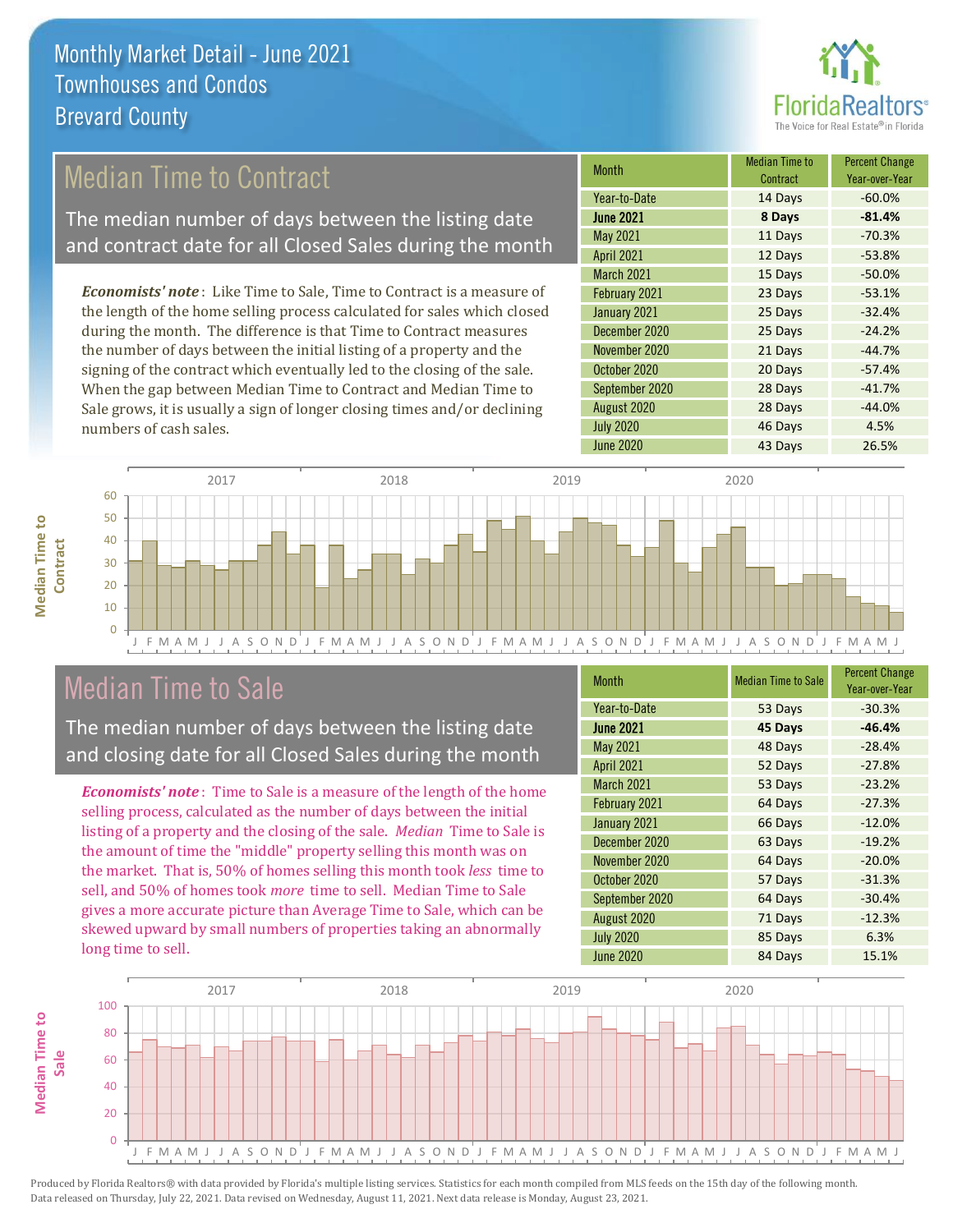distressed properties for sale.



| <b>New Pending Sales</b>                                                       | <b>Month</b>      | <b>New Pending Sales</b> | <b>Percent Change</b><br>Year-over-Year |
|--------------------------------------------------------------------------------|-------------------|--------------------------|-----------------------------------------|
|                                                                                | Year-to-Date      | 2.029                    | 31.6%                                   |
| The number of listed properties that went under                                | <b>June 2021</b>  | 275                      | $-16.4%$                                |
| contract during the month                                                      | May 2021          | 342                      | 27.6%                                   |
|                                                                                | <b>April 2021</b> | 308                      | 93.7%                                   |
|                                                                                | <b>March 2021</b> | 414                      | 97.1%                                   |
| <b>Economists' note</b> : Because of the typical length of time it takes for a | February 2021     | 349                      | 22.0%                                   |
| sale to close, economists consider Pending Sales to be a decent                | January 2021      | 341                      | 17.6%                                   |
| indicator of potential future Closed Sales. It is important to bear in         | December 2020     | 233                      | 33.9%                                   |
| mind, however, that not all Pending Sales will be closed successfully.         | November 2020     | 245                      | $-1.2%$                                 |
| So, the effectiveness of Pending Sales as a future indicator of Closed         | October 2020      | 291                      | 9.0%                                    |
| Sales is susceptible to changes in market conditions such as the               | September 2020    | 255                      | 23.8%                                   |



## New Listings

The number of properties put onto the market during the month

availability of financing for homebuyers and the inventory of

*Economists' note* : New Listings tend to rise in delayed response to increasing prices, so they are often seen as a lagging indicator of market health. As prices rise, potential sellers raise their estimations of value—and in the most recent cycle, rising prices have freed up many potential sellers who were previously underwater on their mortgages. Note that in our calculations, we take care to not include properties that were recently taken off the market and quickly relisted, since these are not really *new* listings.

| <b>Month</b>      | <b>New Listings</b> | <b>Percent Change</b><br>Year-over-Year |
|-------------------|---------------------|-----------------------------------------|
| Year-to-Date      | 1,903               | 11.8%                                   |
| <b>June 2021</b>  | 347                 | 34.5%                                   |
| <b>May 2021</b>   | 281                 | $-7.0%$                                 |
| <b>April 2021</b> | 317                 | 56.2%                                   |
| <b>March 2021</b> | 340                 | 14.1%                                   |
| February 2021     | 310                 | 6.2%                                    |
| January 2021      | 308                 | $-11.7%$                                |
| December 2020     | 226                 | $-1.7%$                                 |
| November 2020     | 292                 | 3.9%                                    |
| October 2020      | 289                 | $-10.8%$                                |
| September 2020    | 253                 | 16.6%                                   |
| August 2020       | 326                 | 14.8%                                   |
| <b>July 2020</b>  | 286                 | 1.4%                                    |
| June 2020         | 258                 | $-23.4%$                                |

August 2020 335 24.5% July 2020 310 3.3% June 2020 329 329 11.1%



**New Listings**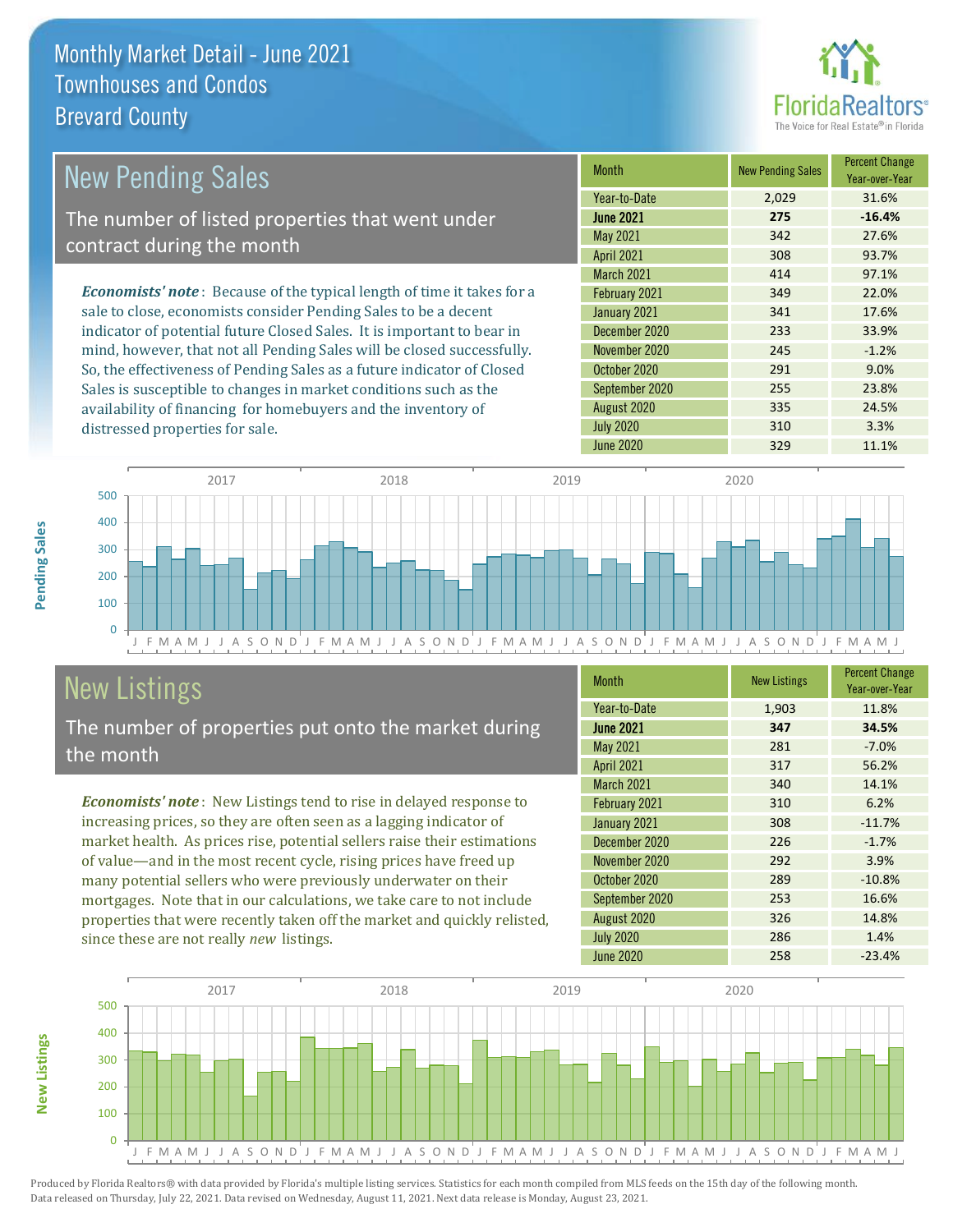

# Inventory (Active Listings)

The number of property listings active at the end of the month

*Economists' note* : There are a number of ways to define and calculate Inventory. Our method is to simply count the number of active listings on the last day of the month, and hold this number to compare with the same month the following year. Inventory rises when New Listings are outpacing the number of listings that go off-market (regardless of whether they actually sell). Likewise, it falls when New Listings aren't keeping up with the rate at which homes are going off-market.

| <b>Month</b>             | Inventory | <b>Percent Change</b><br>Year-over-Year |
|--------------------------|-----------|-----------------------------------------|
| <b>YTD (Monthly Avg)</b> | 366       | $-54.3%$                                |
| <b>June 2021</b>         | 337       | $-51.1%$                                |
| May 2021                 | 272       | $-66.0%$                                |
| <b>April 2021</b>        | 317       | $-61.7%$                                |
| <b>March 2021</b>        | 339       | $-60.2%$                                |
| February 2021            | 440       | $-45.7%$                                |
| January 2021             | 493       | $-40.2%$                                |
| December 2020            | 552       | $-28.0%$                                |
| November 2020            | 588       | $-26.9%$                                |
| October 2020             | 564       | $-30.1%$                                |
| September 2020           | 584       | $-26.7%$                                |
| August 2020              | 624       | $-23.8%$                                |
| <b>July 2020</b>         | 654       | $-23.3%$                                |
| June 2020                | 689       | $-22.4%$                                |



## Months Supply of Inventory

An estimate of the number of months it will take to deplete the current Inventory given recent sales rates

*Economists' note* : MSI is a useful indicator of market conditions. The benchmark for a balanced market (favoring neither buyer nor seller) is 5.5 months of inventory. Anything higher is traditionally a buyers' market, and anything lower is a sellers' market. There is no single accepted way of calculating MSI. A common method is to divide current Inventory by the most recent month's Closed Sales count, but this count is a usually poor predictor of future Closed Sales due to seasonal cycles. To eliminate seasonal effects, we use the 12-month average of monthly Closed Sales instead.

| <b>Month</b>             | <b>Months Supply</b> | <b>Percent Change</b><br>Year-over-Year |
|--------------------------|----------------------|-----------------------------------------|
| <b>YTD (Monthly Avg)</b> | 1.4                  | $-58.8%$                                |
| <b>June 2021</b>         | 1.2                  | $-61.3%$                                |
| May 2021                 | 1.0                  | $-71.4%$                                |
| <b>April 2021</b>        | 1.2                  | $-65.7%$                                |
| <b>March 2021</b>        | 1.3                  | $-62.9%$                                |
| February 2021            | 1.8                  | $-45.5%$                                |
| January 2021             | 2.0                  | $-41.2%$                                |
| December 2020            | 2.3                  | $-28.1%$                                |
| November 2020            | 2.4                  | $-29.4%$                                |
| October 2020             | 2.4                  | $-31.4%$                                |
| September 2020           | 2.5                  | $-26.5%$                                |
| August 2020              | 2.7                  | $-22.9%$                                |
| <b>July 2020</b>         | 2.9                  | $-21.6%$                                |
| June 2020                | 3.1                  | $-20.5%$                                |

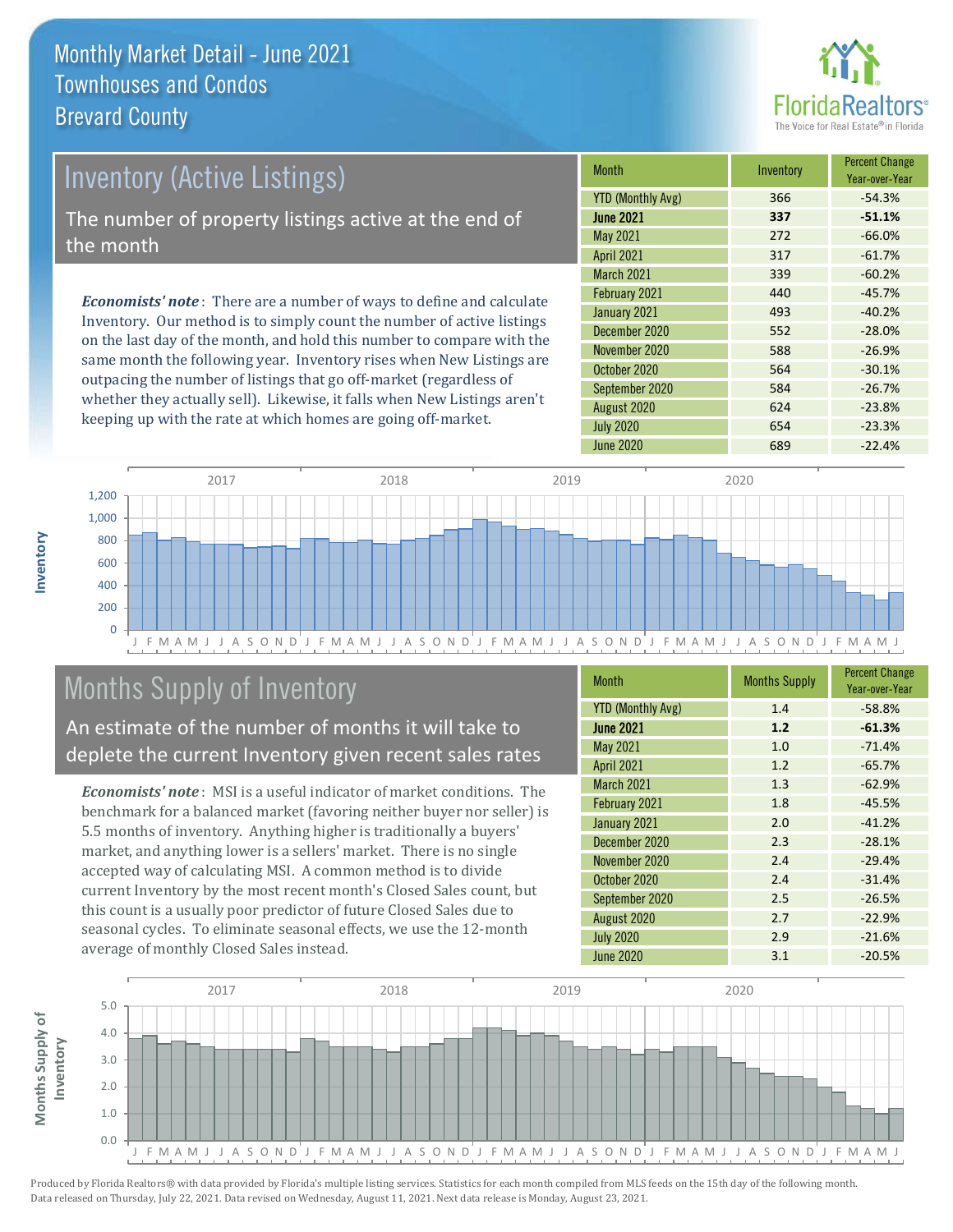

# Closed Sales by Sale Price

The number of sales transactions which closed during the month

*Economists' note:* Closed Sales are one of the simplest—yet most important—indicators for the residential real estate market. When comparing Closed Sales across markets of different sizes, we recommend comparing the percent changes in sales rather than the number of sales. Closed Sales (and many other market metrics) are affected by seasonal cycles, so actual trends are more accurately represented by year-over-year changes (i.e. comparing a month's sales to the amount of sales in the same month in the previous year), rather than changes from one month to the next.

| <b>Sale Price</b>     | <b>Closed Sales</b> | <b>Percent Change</b><br>Year-over-Year |
|-----------------------|---------------------|-----------------------------------------|
| Less than \$50,000    | 0                   | $-100.0%$                               |
| $$50,000 - $99,999$   | 16                  | $-38.5%$                                |
| $$100,000 - $149,999$ | 66                  | 73.7%                                   |
| $$150,000 - $199,999$ | 46                  | 21.1%                                   |
| \$200,000 - \$249,999 | 42                  | 20.0%                                   |
| \$250,000 - \$299,999 | 38                  | 100.0%                                  |
| \$300,000 - \$399,999 | 48                  | 54.8%                                   |
| \$400,000 - \$599,999 | 42                  | 27.3%                                   |
| \$600,000 - \$999,999 | 18                  | 125.0%                                  |
| \$1,000,000 or more   | 5                   | 150.0%                                  |



#### Median Time to Contract by Sale Price The median number of days between the listing date and contract date for all Closed Sales during the month

*Economists' note* : Like Time to Sale, Time to Contract is a measure of the length of the home selling process calculated for sales which closed during the month. The difference is that Time to Contract measures the number of days between the initial listing of a property and the signing of the contract which eventually led to the closing of the sale. When the gap between Median Time to Contract and Median Time to Sale grows, it is usually a sign of longer closing times and/or declining numbers of cash sales.

| <b>Sale Price</b>     | Median Time to<br>Contract | <b>Percent Change</b><br>Year-over-Year |
|-----------------------|----------------------------|-----------------------------------------|
| Less than \$50,000    | (No Sales)                 | N/A                                     |
| $$50,000 - $99,999$   | 7 Days                     | $-36.4%$                                |
| $$100,000 - $149,999$ | 8 Days                     | $-60.0%$                                |
| $$150,000 - $199,999$ | 8 Days                     | $-81.4%$                                |
| \$200,000 - \$249,999 | 7 Days                     | $-83.7%$                                |
| \$250,000 - \$299,999 | 6 Days                     | $-93.7%$                                |
| \$300,000 - \$399,999 | 9 Days                     | $-81.3%$                                |
| \$400,000 - \$599,999 | 9 Days                     | $-89.2%$                                |
| \$600,000 - \$999,999 | 11 Days                    | $-89.7%$                                |
| \$1,000,000 or more   | 8 Days                     | $-94.1%$                                |

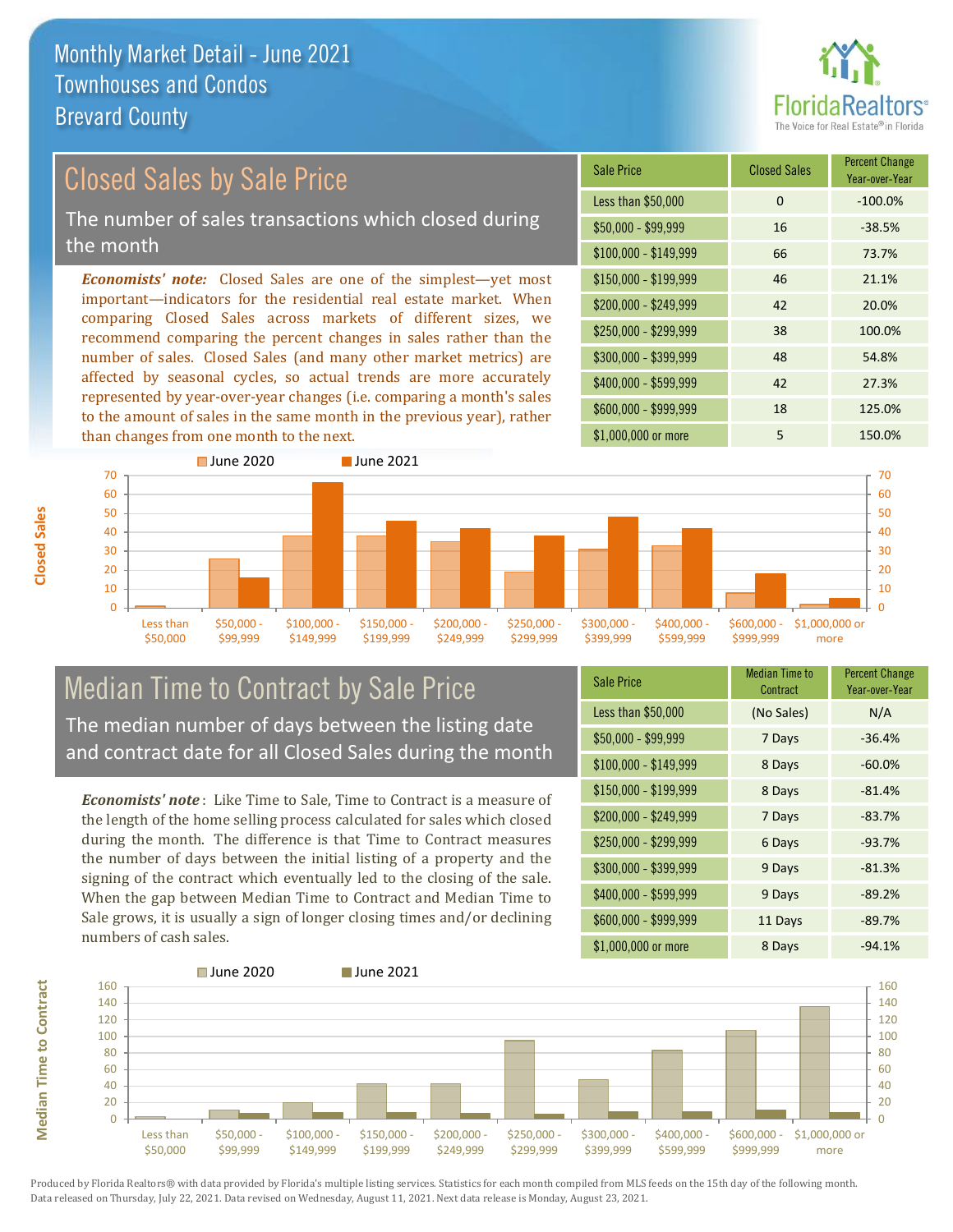

## New Listings by Initial Listing Price

The number of properties put onto the market during the month

*Economists' note:* New Listings tend to rise in delayed response to increasing prices, so they are often seen as a lagging indicator of market health. As prices rise, potential sellers raise their estimations of value—and in the most recent cycle, rising prices have freed up many potential sellers who were previously underwater on their mortgages. Note that in our calculations, we take care to not include properties that were recently taken off the market and quickly relisted, since these are not really *new* listings.





#### Inventory by Current Listing Price The number of property listings active at the end of the month

*Economists' note* : There are a number of ways to define and calculate Inventory. Our method is to simply count the number of active listings on the last day of the month, and hold this number to compare with the same month the following year. Inventory rises when New Listings are outpacing the number of listings that go off-market (regardless of whether they actually sell). Likewise, it falls when New Listings aren't keeping up with the rate at which homes are going off-market.

| <b>Current Listing Price</b> | Inventory | <b>Percent Change</b><br>Year-over-Year |
|------------------------------|-----------|-----------------------------------------|
| Less than \$50,000           | $\Omega$  | N/A                                     |
| $$50,000 - $99,999$          | 20        | $-44.4%$                                |
| $$100,000 - $149,999$        | 42        | $-44.7%$                                |
| \$150,000 - \$199,999        | 36        | $-59.1%$                                |
| \$200,000 - \$249,999        | 19        | $-60.4%$                                |
| \$250,000 - \$299,999        | 34        | $-57.0%$                                |
| \$300,000 - \$399,999        | 43        | $-73.5%$                                |
| \$400,000 - \$599,999        | 69        | $-31.7%$                                |
| \$600,000 - \$999,999        | 50        | $-18.0%$                                |
| \$1,000,000 or more          | 24        | $-36.8%$                                |



Produced by Florida Realtors® with data provided by Florida's multiple listing services. Statistics for each month compiled from MLS feeds on the 15th day of the following month. Data released on Thursday, July 22, 2021. Data revised on Wednesday, August 11, 2021. Next data release is Monday, August 23, 2021.

**Inventory**